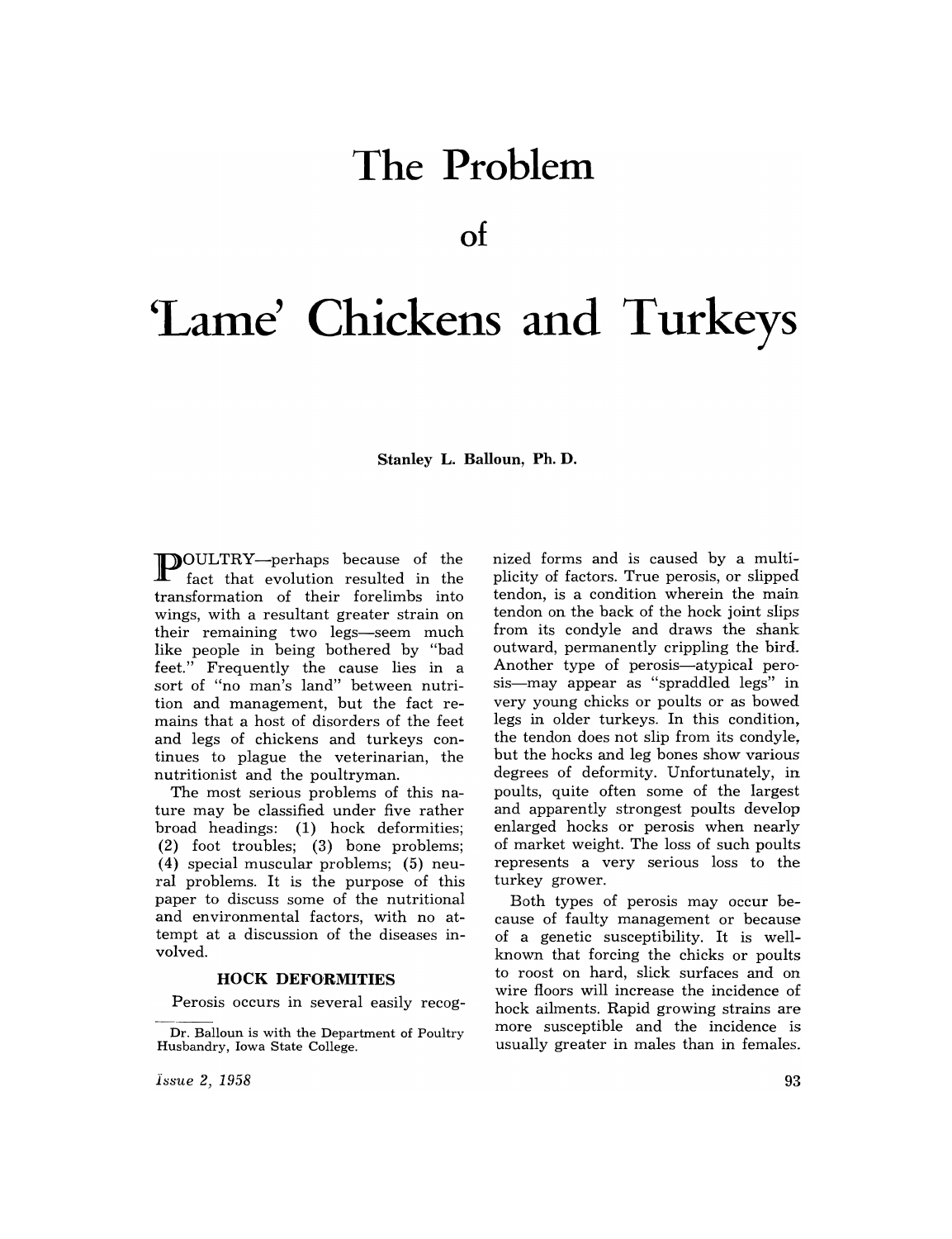From the nutritional standpoint, in chicks, perosis is usually caused by manganese deficiency or an imbalance of phosphorus and calcium. Either too little or too much phosphorus and calcium can cause true perosis. Normally, for chicks, the manganese level should be above 30 mg. per pound of diet, calcium. 1-1.3 percent, and phosphorus, 0.6-0.75 percent. Furthermore, of the phosphorus, a minimum of 0.45 percent should be inorganic or highly available phosphorus.

For poults, the causes of perosis and enlarged hocks are much more complicated and less well understood. In addition to manganese deficiency and phosphorus and calcium imbalance, the following nutritional deficiencies have been reported to be implicated: choline; niacin; vitamin E;  $B_{12}$ ; an unidentified factor in dried brewer's yeast. It would appear desirable to insure that poult diets contain (per pound) a minimum of 40- 50 mg. of manganese, 750 ICU of D, 10 IU of E, 30-40 mg. of niacin, 1000 mg. choline, and 6 micrograms of vitamin  $B_{12}$ . The starter diet should also contain a minimum of 1 percent of yeast product such as dried brewer's yeast.

Calcium and phosphorus should be supplied in a 2: 1 ratio, with 2 percent calcium and 1 percent phosphorus being considered about optimum. Of the 1 percent phosphorus, at least one-half should be readily available or inorganic phosphorus, such as supplied by steamed bone meal, dicalcium phosphate or defluorinated rock phosphate.

## **FOOT TROUBLES**

Of the various deformities of the feet of poultry, curled toe paralysis in chicks is the most dramatic. In true curled toe paralysis, as caused by a riboflavin deficiency, the chick is first seen to be inclined to sit on its hocks a great deal even when eating, if possible to do so. The toes curl inward until the bird seems to almost have clenched his toes into a "fist."

This type of toe deformity seldom occurs with modern-day rations because of the high fortification with B-vitamins commonly practiced today. Furthermore, even when one attempts to produce this syndrome by deliberately feeding diets very low in riboflavin only about 5 percent of the chicks develop curled toe paralysis. Therefore, of the field cases. where a high incidence of "crooked toes" is reported, probably very few are caused by riboflavin deficiency. Most of the cases of "crooked toes" in young birds are caused by faulty management, although some strains of chicks and poults will show a higher incidence than others under the same management. Cold floors, hard-packed litter, slick paper placed on the litter, slow hatching and wire floors all contribute to the development of a high incidence of crooked toes. Crowding also has been reported to increase this trouble.

Unfortunately, the more rapid growing strains seem most susceptible. The prevention must depend, therefore, for the most part on proper care and management rather than on selection.

Chicks and poults sometimes develop a dermatitis of the feet and legs so severe that fissures and bleeding may occur on and between the toes. The consequent aggravation caused by other birds picking at the sore spots, particularly when birds are confined to crowded quarters, may be a source of real trouble. Such cases of dermatitis usualy respond to treatment if a highly-fortified feed is provided. Several of the B-vitamins may be implicated-in chicks, pantothenic acid and biotin deficiencies are usually the cause, while in poults a riboflavin deficiency may also be a contributing factor.

Another ailment observed occasionally in chickens is articular gout. Though primarily an ailment of mature birds, it is sometimes observed in young chicks, especially those fed high-protein diets. The disorder is characterized by internal deposits of urates in the toes and feet, causing abnormal swelling so that the bird gets around only with great difficulty. The condition can usually be alleviated by reduction of the protein level of the feed and forced exercise.

*Iowa State College Veterinarian*